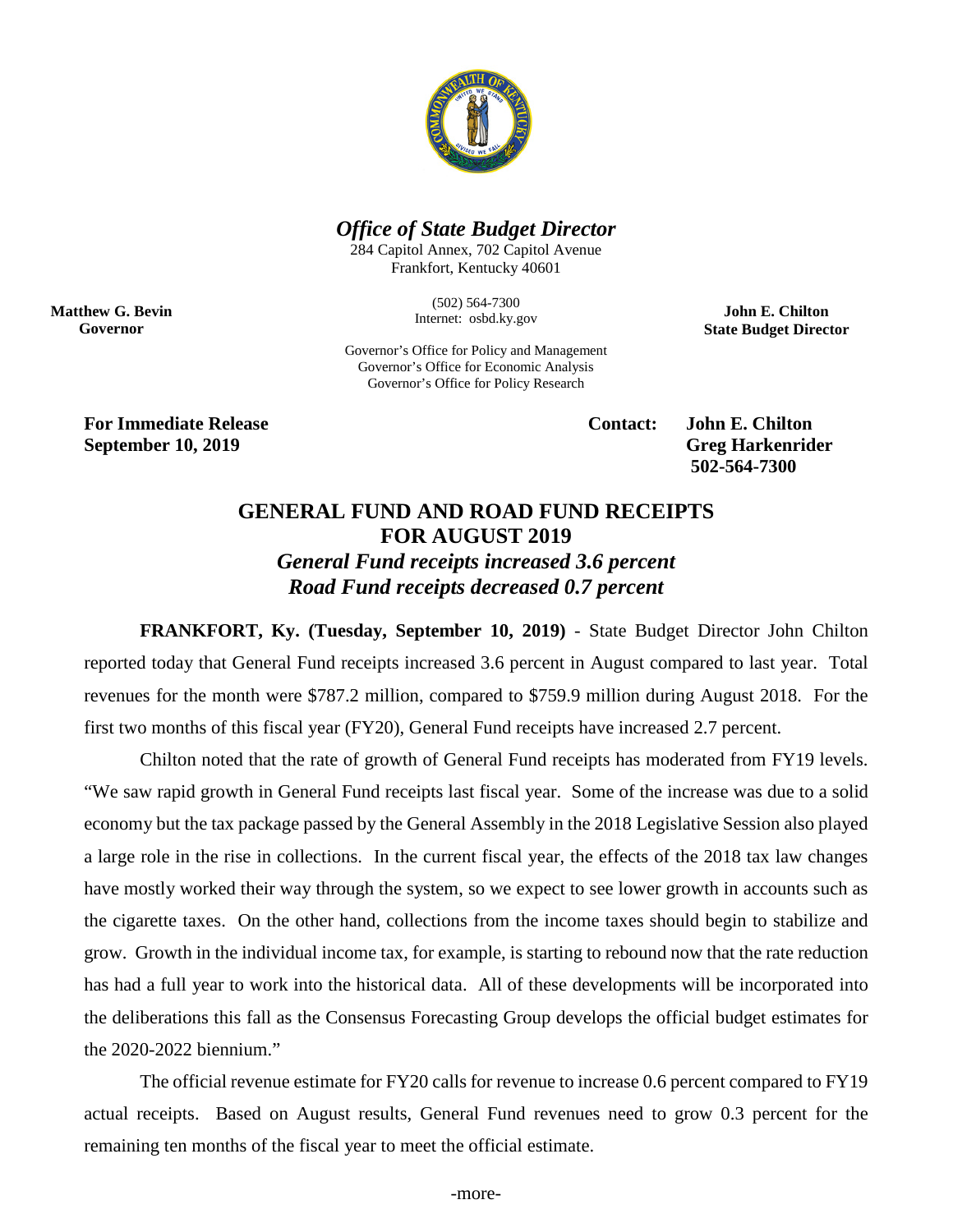Among the major accounts:

- Individual income taxes rose 6.4 percent on the strength of withholding collections which were up 6.3 percent.
- Sales tax revenues grew 6.4 percent in August and are up 8.6 percent through the first two months of the fiscal year.
- Corporation income tax collections were negative for the month as the additional tax due with filed returns were \$8.4 million below prior year levels. Year-to-date receipts in this account have decreased 35.1 percent.
- Cigarette taxes fell 0.4 percent for the month.
- Property taxes declined 12.2 percent in August and have fallen 16.3 percent for the fiscal year. Large swings in receipts are not unusual early in a fiscal year for this account since significant receipts from property taxes do not occur until later in the year.
- Coal severance tax collections in August fell 25.4 percent to \$5.8 million and are down 15.6 percent through the first two months of the fiscal year.
- Lottery revenues grew 2.6 percent in August and have increased 4.1 percent through the first two months of FY20.

Road Fund revenue fell 0.7 percent in August with revenues of \$142.3 million and have decreased

0.2 percent for the first two months of the fiscal year. Motor vehicle usage tax collections rose 0.8 percent while motor fuels revenues increased 4.0. The official Road Fund revenue estimate calls for a 3.6 percent decrease in receipts for the FY20. Based on year-to-date collections, revenues can decline 4.3 percent for the remainder of the fiscal year to meet the estimate.

Among the accounts:

- Motor fuels rose 4.0 percent in August and have increased 0.8 percent for the year.
- Motor vehicle usage collections grew 0.8 percent for the month and have grown 5.5 percent for the first two months of the fiscal year.
- License and privilege tax fell 16.9 percent.

-30-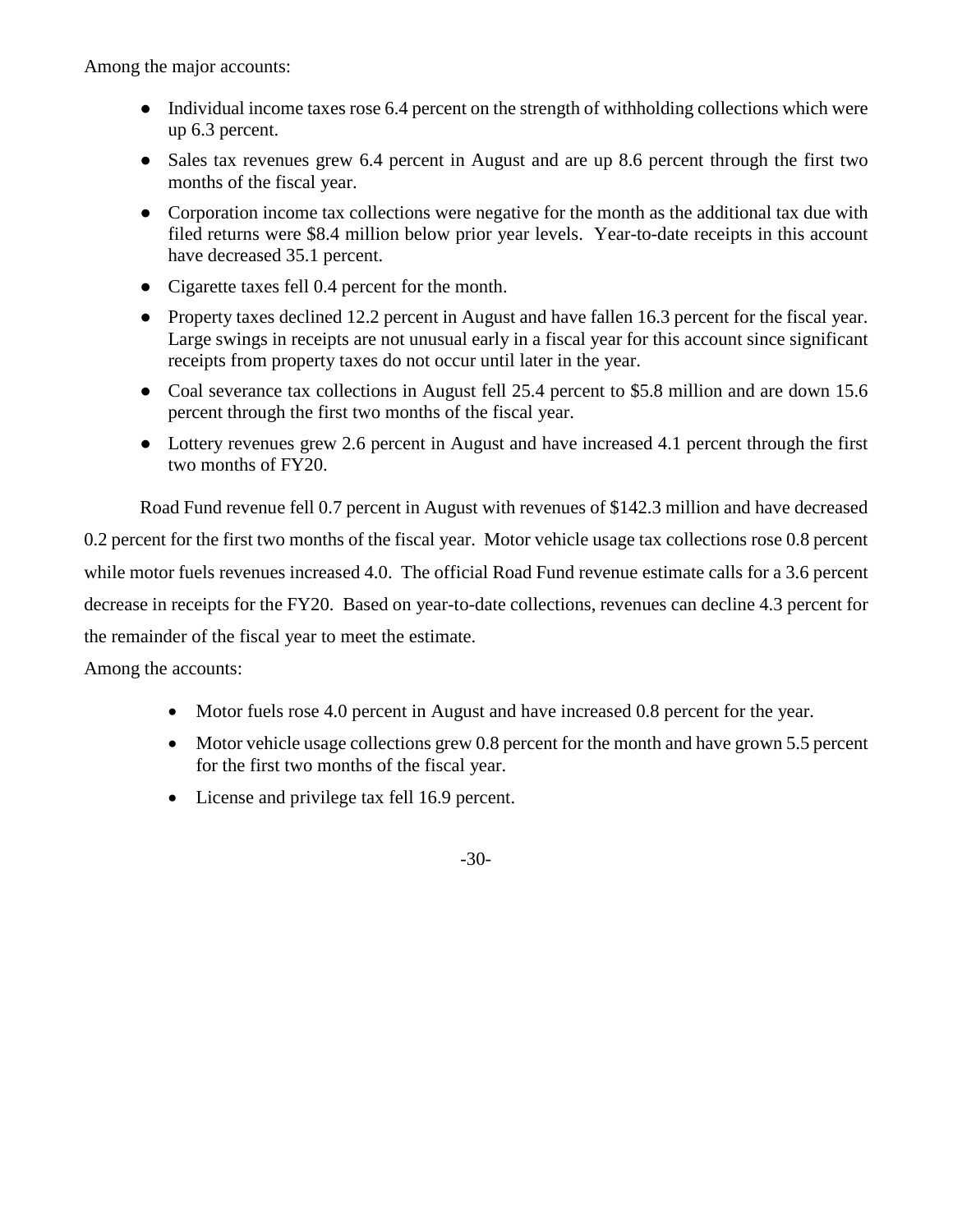## KENTUCKY STATE GOVERNMENT REVENUE 1. GENERAL FUND REVENUE

|                                        | <b>AUGUST</b>          | <b>AUGUST</b>          |                 |                        | <b>JULY THROUGH AUGUST</b> |              |
|----------------------------------------|------------------------|------------------------|-----------------|------------------------|----------------------------|--------------|
|                                        | 2019                   | 2018                   | % Change        | FY 2020                | FY 2019                    | % Change     |
| <b>TOTAL GENERAL FUND</b>              | \$787,156,094          | \$759,857,042          | 3.6%            | \$1,632,818,755        | \$1,590,093,791            | 2.7%         |
| <b>Tax Receipts</b>                    | \$764,363,453          | \$740,607,529          | 3.2%            | \$1,577,873,850        | \$1,537,894,554            | 2.6%         |
| Sales and Gross Receipts               | \$399,472,631          | \$381,476,752          | 4.7%            | \$818,401,772          | \$773,015,334              | 5.9%         |
| <b>Beer Consumption</b>                | 556,305                | 554,093                | $0.4\%$         | 1,223,023              | 1,131,492                  | 8.1%         |
| <b>Beer Wholesale</b>                  | 6,122,267              | 5,210,153              | 17.5%           | 12,464,437             | 10,604,496                 | 17.5%        |
| Cigarette                              | 31,996,579             | 32, 137, 743           | $-0.4%$         | 61,979,221             | 58,465,609                 | 6.0%         |
| <b>Distilled Spirits Case Sales</b>    | 13,604                 | 11.117                 | 22.4%           | 29,971                 | 26,254                     | 14.2%        |
| <b>Distilled Spirits Consumption</b>   | 1,187,243              | 1,011,970              | 17.3%           | 2,662,459              | 2,411,088                  | 10.4%        |
| <b>Distilled Spirits Wholesale</b>     | 3,809,239              | 3,317,906              | 14.8%           | 8,656,089              | 7,796,255                  | 11.0%        |
| Insurance Premium                      | 1,754,788              | 1,532,942              | 14.5%           | 1,757,085              | 1,590,864                  | 10.4%        |
| Pari-Mutuel                            | 788,780                | 396,369                | 99.0%           | 2,133,204              | 1,068,961                  | 99.6%        |
| Race Track Admission                   | 0                      | 145                    | $-100.0%$       | 80,510                 | 86,338                     | $-6.8%$      |
| Sales and Use                          | 345,422,917            | 324,742,902            | 6.4%            | 711,681,213            | 655,589,520                | 8.6%         |
| Wine Consumption<br>Wine Wholesale     | 206,889<br>1,270,682   | 222,411<br>1,251,685   | $-7.0%$<br>1.5% | 486,079<br>2,668,372   | 476,437<br>2,591,448       | 2.0%<br>3.0% |
| <b>Telecommunications Tax</b>          |                        |                        | $-12.0%$        |                        |                            | $-11.3%$     |
| <b>Other Tobacco Products</b>          | 4,333,958<br>1,994,456 | 4,922,902<br>2,131,461 | $-6.4%$         | 8,815,844<br>3,745,632 | 9,942,655<br>4,079,557     | $-8.2%$      |
| <b>Floor Stock Tax</b>                 | 14,923                 | 4,032,955              | $-99.6%$        | 18,633                 | 17,154,360                 | $-8.2%$      |
|                                        |                        |                        |                 |                        |                            |              |
| License and Privilege                  | \$96,151               | (\$713,953)            | ---             | (\$77,581)             | (\$524, 632)               |              |
| Alc. Bev. License Suspension           | 20,000                 | 41,250                 | $-51.5%$        | 53,750                 | 62,500                     | $-14.0\%$    |
| <b>Corporation License</b>             | 311                    | 600                    | $-48.1%$        | 592                    | 905                        | $-34.6%$     |
| <b>Corporation Organization</b>        | 0                      | 0                      | $---$           | 25,115                 | 0                          |              |
| <b>Occupational Licenses</b>           | 18,753                 | 6,645                  | 182.2%          | 26,806                 | 17,168                     | 56.1%        |
| Race Track License                     | 0                      | $\mathbf{0}$           | ---             | 95,000                 | 95,000                     | 0.0%         |
| <b>Bank Franchise Tax</b>              | 10,332                 | (818, 516)             | $---$           | (371, 486)             | (818,063)                  |              |
| <b>Driver License Fees</b>             | 46,756                 | 56,068                 | $-16.6%$        | 92,642                 | 117,858                    | $-21.4%$     |
| <b>Natural Resources</b>               | \$9,151,855            | \$10,767,497           | $-15.0%$        | \$17,158,970           | \$19,195,516               | $-10.6%$     |
| Coal Severance                         | 5,796,142              | 7,765,577              | -25.4%          | 10,925,988             | 12,950,504                 | $-15.6\%$    |
| Oil Production                         | 585,336                | 589,181                | $-0.7%$         | 1,045,621              | 1,125,521                  | $-7.1%$      |
| <b>Minerals Severance</b>              | 2,246,269              | 1,579,579              | 42.2%           | 4,054,309              | 3,421,614                  | 18.5%        |
| Natural Gas Severance                  | 524,109                | 833,161                | $-37.1%$        | 1,133,053              | 1,697,877                  | $-33.3%$     |
| Income                                 | \$337,648,678          | \$324,000,302          | 4.2%            | \$709,072,233          | \$701,678,103              | 1.1%         |
| Corporation                            | (3,062,331)            | 3,442,809              | $---$           | 16,619,573             | 25,597,578                 | $-35.1%$     |
| Individual                             | 338,591,932            | 318, 162, 864          | 6.4%            | 680,699,968            | 662,032,681                | 2.8%         |
| <b>Limited Liability Entity</b>        | 2,119,077              | 2,394,629              | $-11.5%$        | 11,752,692             | 14,047,845                 | $-16.3%$     |
|                                        |                        |                        |                 |                        |                            |              |
| Property                               | \$15,324,338           | \$17,463,298           | $-12.2%$        | \$25,118,215           | \$30,016,621               | $-16.3%$     |
| <b>Building &amp; Loan Association</b> | 24,759                 | 0                      | $---$           | 46,771                 | 257,579                    | $-81.8%$     |
| General - Real                         | 50,810                 | 29,252                 | 73.7%           | 57,130                 | 43,292                     | 32.0%        |
| General - Tangible                     | 11,842,678             | 11,277,738             | 5.0%            | 22,280,955             | 22,747,517                 | $-2.1%$      |
| Omitted & Delinquent                   | 2,301,837              | 2,887,774              | $-20.3%$        | 490,868                | 1,465,545                  | $-66.5%$     |
| <b>Public Service</b>                  | 1,104,542              | 3,264,288              | $-66.2%$        | 2,242,777              | 5,498,442                  | $-59.2%$     |
| Other                                  | (288)                  | 4,247                  |                 | (288)                  | 4,247                      |              |
| Inheritance Tax                        | \$4,469,709            | \$4,877,498            | $-8.4%$         | \$8,096,187            | \$9,966,441                | $-18.8%$     |
| Miscellaneous                          | (\$1,799,909)          | \$2,736,134            | $-165.8%$       | \$104,054              | \$4,547,170                | $-97.7%$     |
| Legal Process                          | 1,168,788              | 1,855,038              | $-37.0%$        | 2,035,693              | 2,788,775                  | $-27.0%$     |
| T. V. A. In Lieu Payments              | (3,058,441)            | 877,300                | $---$           | (2, 116, 883)          | 1,754,601                  |              |
| Other                                  | 89,744                 | 3,795                  | 2264.8%         | 185,244                | 3,795                      | 4781.3%      |
| <b>Nontax Receipts</b>                 | \$22,489,684           | \$19,191,138           | 17.2%           | \$55,417,753           | \$51,872,790               | 6.8%         |
| <b>Departmental Fees</b>               | 769,586                | 863,558                | $-10.9%$        | 2,146,992              | 1,576,444                  | 36.2%        |
| <b>PSC Assessment Fee</b>              | 200,619                | 559,010                | $-64.1%$        | 13,011,407             | 14,439,850                 | $-9.9%$      |
| <b>Fines &amp; Forfeitures</b>         | 1,507,851              | 1,372,993              | 9.8%            | 2,897,292              | 2,831,983                  | 2.3%         |
| Income on Investments                  | (652, 730)             | (738, 374)             | $\overline{a}$  | (915, 641)             | (716, 575)                 | ---          |
| Lottery                                | 19,500,000             | 19,000,000             | 2.6%            | 38,500,000             | 37,000,000                 | 4.1%         |
| Miscellaneous                          | 1,164,357              | (1,866,050)            | ---             | (222, 297)             | (3,258,913)                |              |
| Redeposit of State Funds               | \$302,957              | \$58,376               | 419.0%          | (\$472,849)            | \$326,448                  |              |